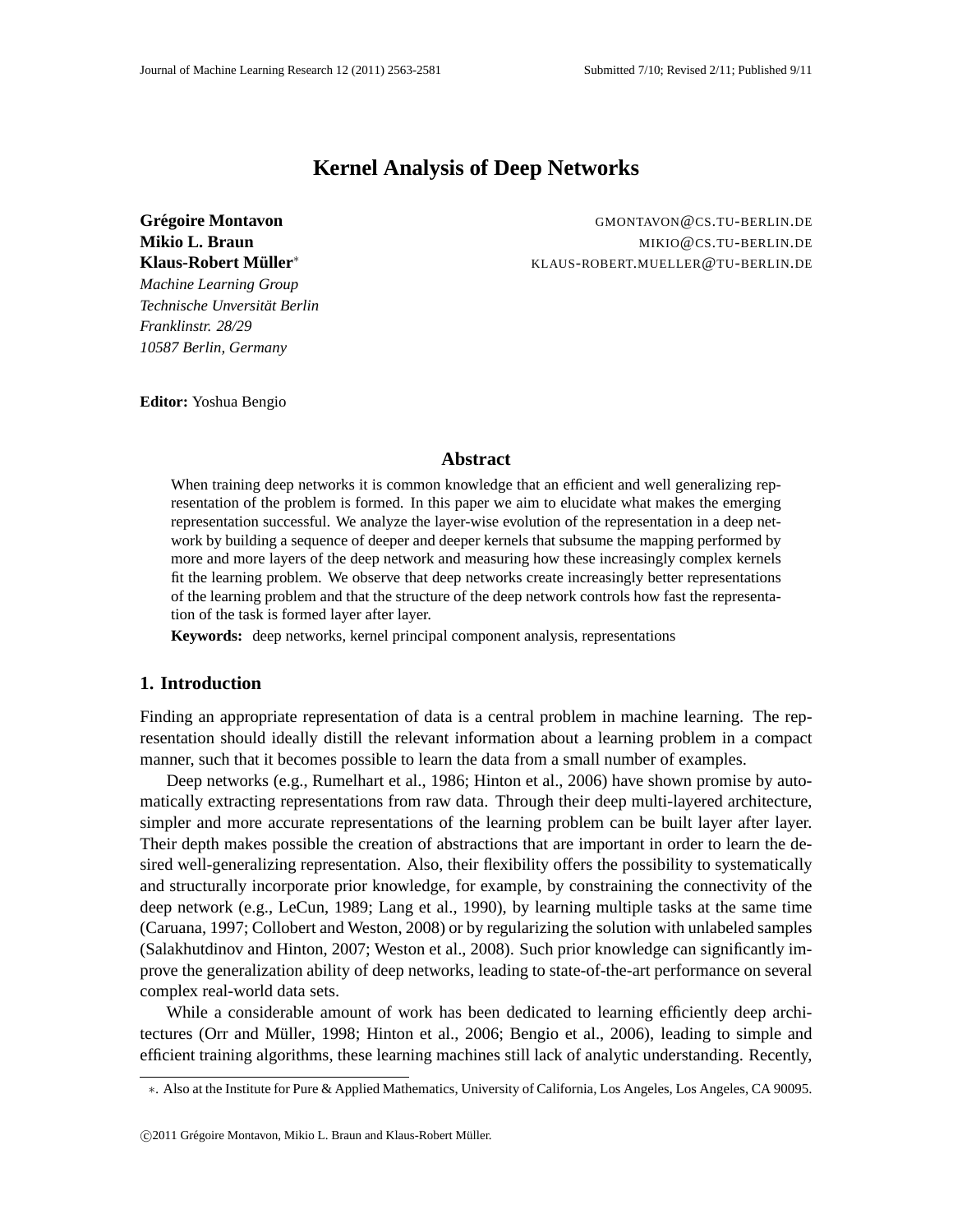a significant amount of research has focused on improving our theoretical understanding of deep networks, in particular, understanding the benefits of unsupervised pretraining (Erhan et al., 2010), understanding what are the main difficulties when training deep networks (Larochelle et al., 2009) and studying the invariance of representations built in deep networks (Goodfellow et al., 2009). However, quantifying how good hidden representations are and measuring how the representation evolves layer after layer are still open questions. Overall, deep networks are thus generally assumed to be powerful and flexible learning machines that are however not well understood theoretically (Bengio, 2009).

In parallel to the development of deep networks, kernel methods (Müller et al., 2001; Schölkopf and Smola, 2002) offer an elegant framework that decouples learning algorithms from data representations. The kernel operator  $k(x, x')$ —a central concept of the kernel framework—measures the similarity between two points *x* and *x* ′ of the input distribution, yielding an implicit kernel feature map  $x \mapsto \phi(x)$  (Schölkopf et al., 1999) that ideally implements all the prior knowledge of the learning problem contained in the kernel operator. This decoupling between learning algorithms and data representations opens the door to a whole world of generic learning machines and data analysis tools such as support vector machines (Cortes and Vapnik, 1995), kernel discriminant analysis (Mika et al., 1999; Baudat and Anouar, 2000; Mika et al., 2003) and kernel principal component analysis (Schölkopf et al., 1998) that can be applied independently of the data set. The kernel framework has also been used as an abstraction tool for modeling complex real systems such as the visual cortex (Smale et al., 2010).

The goal of this paper is to study in the light of the kernel framework how exactly the representation is built in a deep network, in particular, how the representation evolves as we map the input through more and more layers of the deep network. Here, the kernel framework is not used as an effective learning machine, but as an abstraction tool for modeling the deep network. Our analysis takes a trained deep network  $f(x) = f_L \circ \cdots \circ f_1(x)$  as input, defines a sequence of "deep kernels"

$$
k_0(x, x') = k_{RBF}(x, x'),
$$
  
\n
$$
k_1(x, x') = k_{RBF}(f_1(x), f_1(x')),
$$
  
\n
$$
\vdots
$$
  
\n
$$
k_L(x, x') = k_{RBF}(f_L \circ \cdots \circ f_1(x), f_L \circ \cdots \circ f_1(x'))
$$

that subsume the mapping performed by more and more layers of the deep network and outputs how good the representations yielded by these deeper and deeper kernels are. We quantify for each kernel how good the representation with respect to the learning problem is by measuring how much taskrelevant information is contained in the leading principal components of the kernel feature space. This method is based on the theoretical results of Braun (2006) and Braun et al. (2008) which show that eigenvalues and projections to eigenspaces of the kernel matrix have small approximation errors, even for already a small number of samples.

This analysis allows us for the first time to observe and quantify the evolution of the representation in deep networks. We use our analysis to test two hypotheses on deep networks:

Hypothesis 1: *as the input is propagated through more and more layers of the deep network, simpler and more accurate representations of the learning problem are obtained.*

Indeed, as the input is mapped through more and more layers, abstractions learned by the deep network are likely to change the perception of whether a task is simple or not. For example, in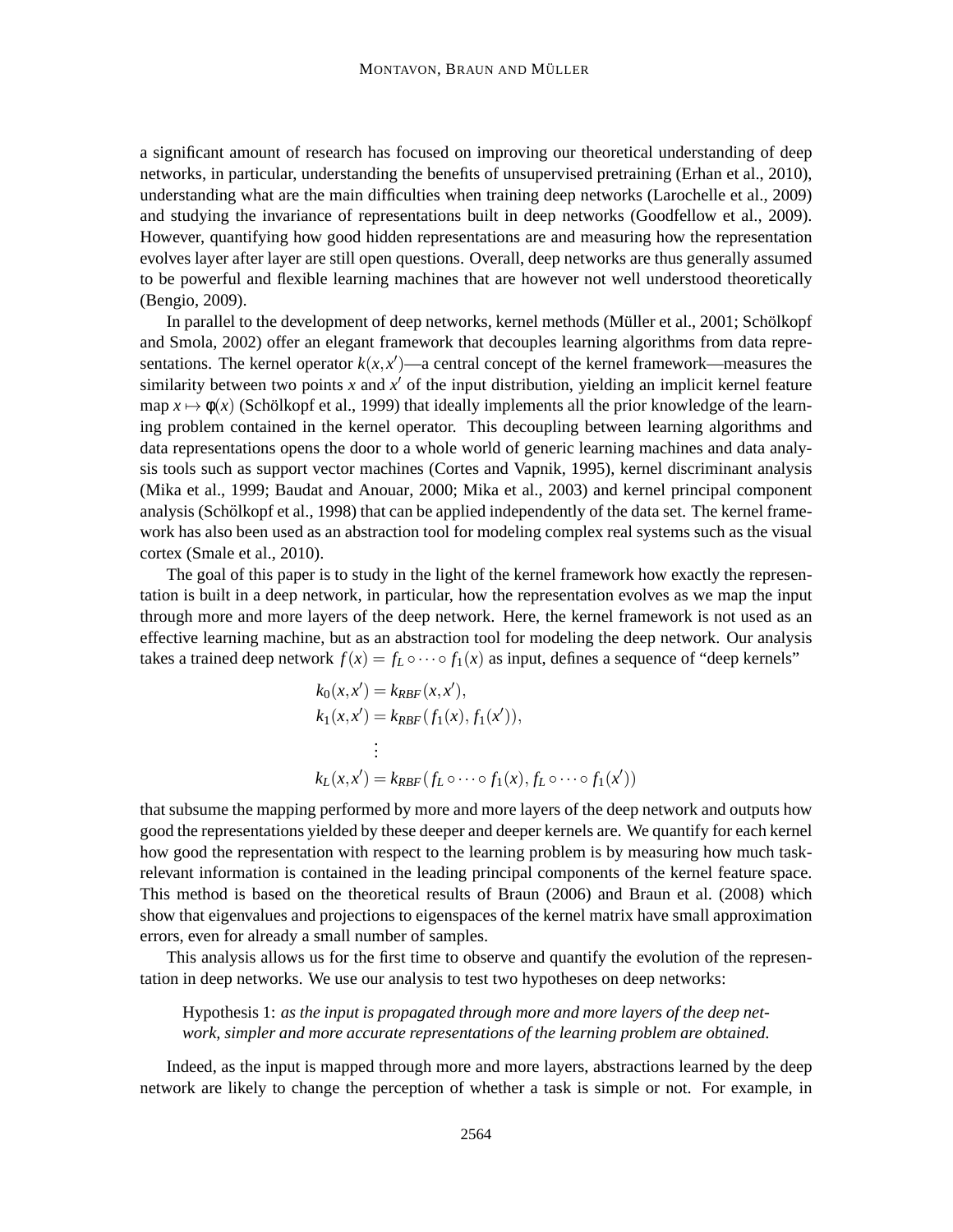

Figure 1: Illustration of our analysis. Curves on the left plot relate the simplicity (dimensionality) and accuracy (error) of the representation of the learning problem at each layer of the deep network. The dimensionality is measured as the number of kernel principal components on which the representation is projected. The thick gray arrows indicate the forward path of the deep network. Hypothesis 1 states that as deeper and deeper kernels are built, simpler and more accurate representations of the learning problem are obtained. Hypothesis 2 states that the structure of the deep network controls the way the solution is formed layer after layer.

the context of image classification, classifying between cat and dog would appear simpler in the last layers of the deep network than in the first layers since irrelevant factors of variation such as occlusion and orientation would be progressively filtered out by the hierarchy of abstractions built in the deep network.

Hypothesis 2: *the structure of the deep network controls how fast the representation of the task is formed layer after layer.*

It has been empirically corroborated that carefully regularizing the training process by means of specific learning rates, weight penalties, initial weights, shared weights or restricted connectivity can greatly improve the generalization of deep networks (LeCun, 1989; Orr and Müller, 1998; Hinton et al., 2006). We hypothesize that a common aspect of these various regularization techniques is to control the layer-wise evolution of the representation through the deep network. On the other hand, a simple unregularized deep network may make inefficient use of the representational power of deep networks, distributing the discrimination steps across layers in a suboptimal way.

These two hypotheses are illustrated in Figure 1. Testing them are, to our opinion, of significant importance as they might shed light on the nature of deep learning and on the way complex problems are to be solved. This paper completes our conference paper (Montavon et al., 2010) by extending the discussion on the interest of analyzing deep networks within the kernel framework and by extending the empirical study to more data sets and larger deep networks.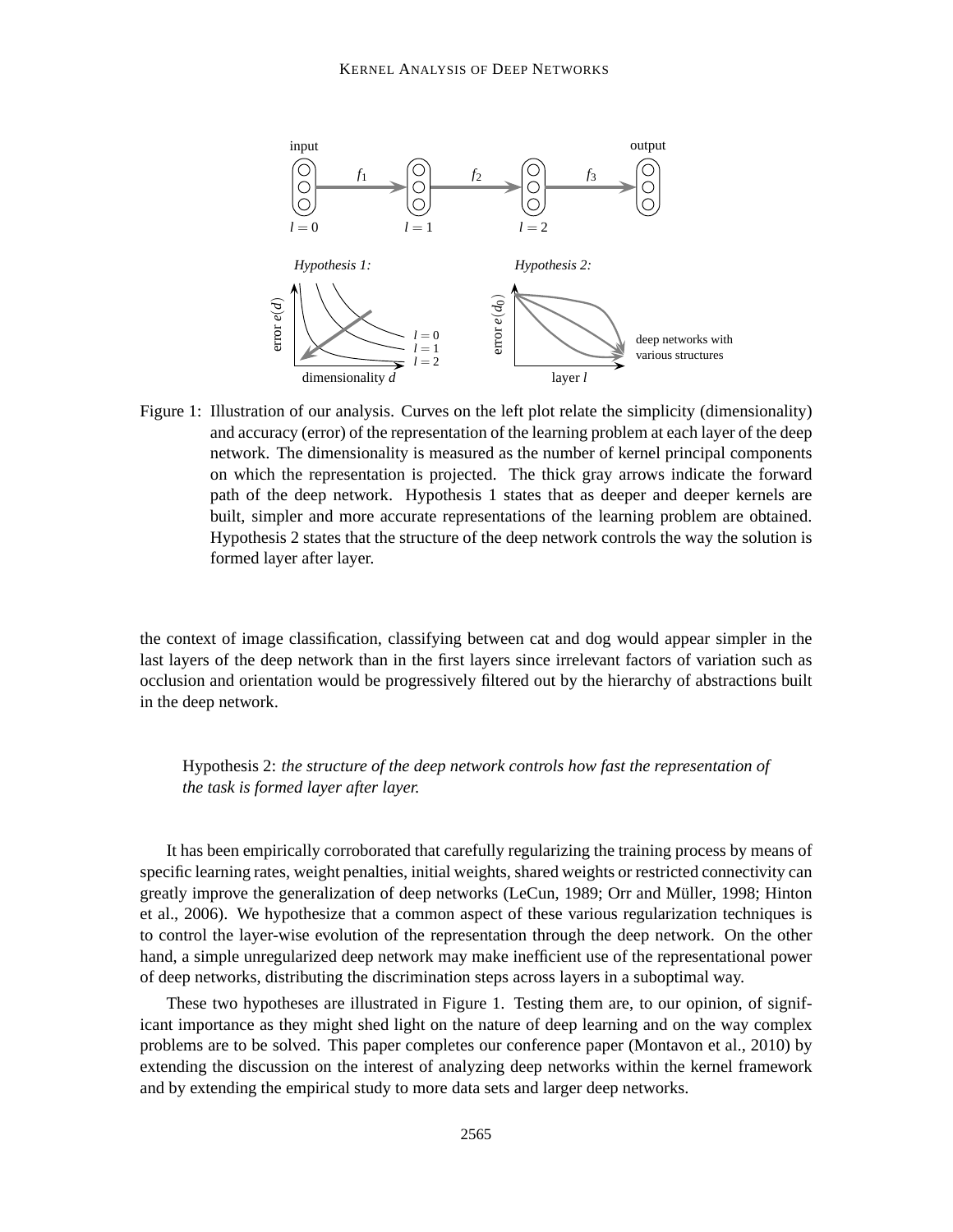## **1.1 Related Work**

The concept of building kernels imitating the structure of deep architectures—or more simply, building "deep kernels"—is not new. Cho and Saul (2009) already expressed deep architectures as kernels in order to solve a convex optimization problem and achieve large margin discrimination in a deep network. This approach differs from our work in the sense that their deep kernel is not used as an analysis tool for trained deep networks but as part of an effective learning machine.

The concept was also developed in Smale et al. (2010) where the authors give a recursive definition of the neural response as hierarchy of simple kernels operating on subparts of the sensory input and in Wibisono et al. (2010) where a principal component analysis is performed on top of these deep kernels in order to measure invariance properties of deep networks. While the last authors focus mostly on the representation of data in static deep architectures made of predefined features, we are considering instead trainable deep architectures.

Although not directly using the kernel framework, Goodfellow et al. (2009) also analyze the layer-wise evolution of the representation in deep networks, showing that deep networks trained in an unsupervised fashion build increasing levels of invariance with respect to several engineered transformations of the input and to temporal transformations in video data.

## **2. Theory**

Before being able to observe the layer-wise evolution of the representation in deep networks, we first need quantify how good a representation is with respect to the learning problem. The representation is said to be *good* if simple and accurate models of the learning problem can be built on top of it. We measure it by means of an analysis based on kernel principal component analysis that determines how much of the relevant problem subspace is contained in the leading kernel principal components, more precisely, how well the learning problem can be solved from the leading kernel principal components. The analysis extends naturally to deep networks by building a sequence of kernels that subsume the mapping performed by more and more layers of the deep network and repeating the analysis for these deeper and deeper kernels.

### **2.1 Quantifying How Good a Representation Is**

In this section, we are interested in quantifying how good a representation is with respect to the learning problem. The representation is *good* when it is possible to build models of the learning problem on top of it that are both *simple* and *accurate*.

A first technical difficulty is to quantify how simple a model is. Indeed, the notion of simplicity is highly subjective (Bousquet et al., 2004) and typically depends on which prior knowledge on the learning problem is taken for granted. For example, visual recognition tasks are very simple for humans, but very complex for simple learning algorithms such as a local learning machine. In this example, humans possess a form of prior on how the image should look like (e.g., we know how to classify real images from artificial images) and a machinery to make sense more easily of this complex data.

We choose to model this prior by isolating it into a kernel operator that measures how similar two data points drawn from the input distribution are. For example, a local predictor could be modeled with a Gaussian kernel while a more intelligent human-like predictor should be modeled with a more complex kernel encoding translation invariance, rotation invariance, etc. Then, the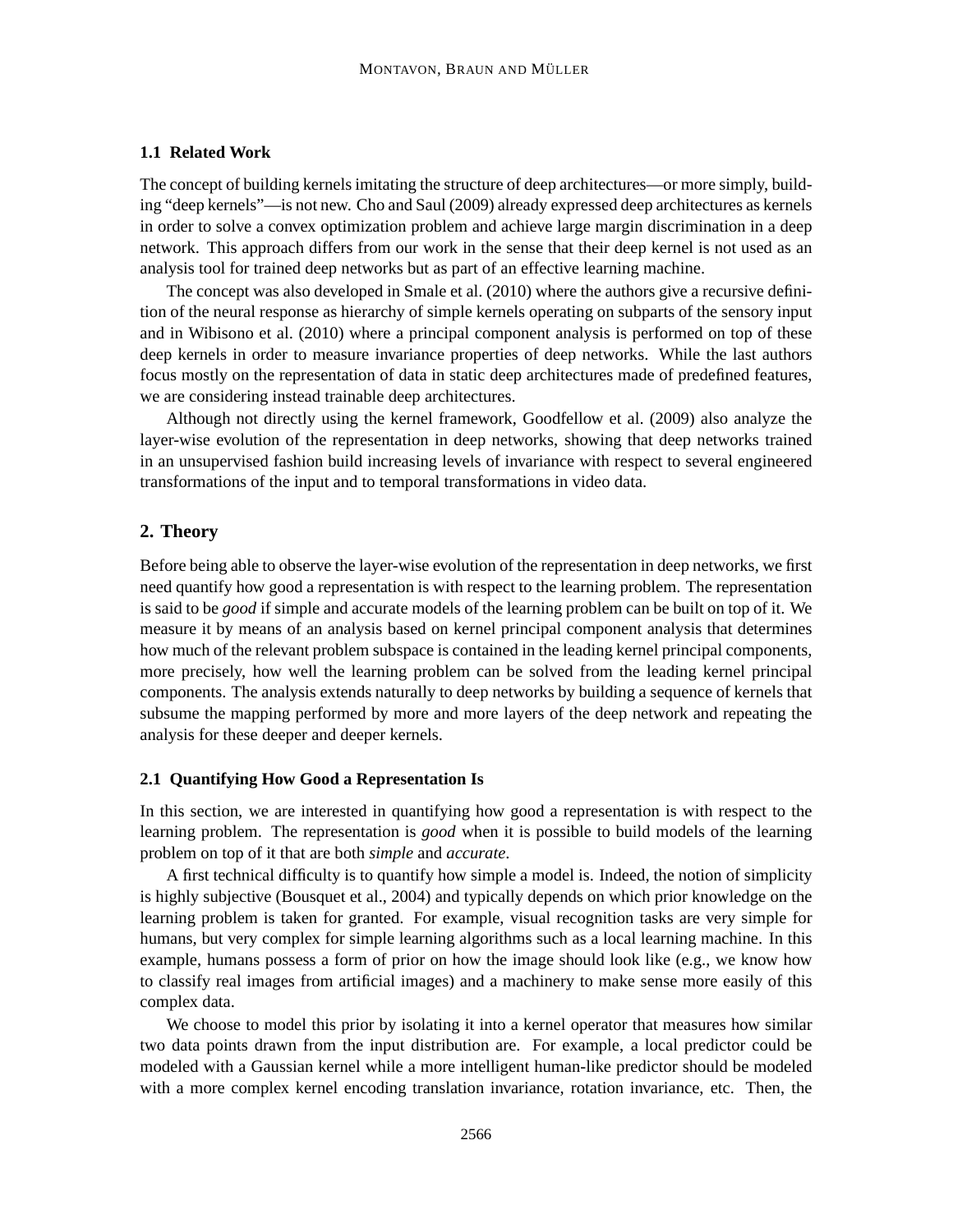induced kernel feature map  $x \mapsto \phi(x)$  encodes implicitly all the prior defined in the kernel with the advantage that linear models can be built on top of it (Schölkopf et al., 1999).

A second technical difficulty comes from the fact that accuracy and simplicity are not always measurable in practice: accuracy of a model can only be estimated up to a certain precision from the finite data set and estimating the simplicity depends on whether we consider, for example, the number of parameters of a model, its entropy or its algorithmic complexity. For these reasons, we need to restrict ourselves to a class of models whose simplicity and accuracy can be easily measured and that are expressive enough to solve the learning problem.

We choose to use the kernel principal component analysis (kernel PCA, Schölkopf et al., 1998) as a basis for building measurably simple models of the learning problem. Our method consists of projecting the input distribution on the *d* first components (in terms of variance) of the kernel feature space and fitting a linear model on this low-rank representation. The number of components *d* controls the simplicity of the model. When *d* is small, the model is simple. When *d* is large, the model is complex. The accuracy can in turn be obtained by measuring the prediction error  $e(d)$ of a linear predictor on top of the *d*-component kernel representation. We refer to the parameter *d* as the dimensionality of the model and *e*(*d*) as the prediction error obtained with the *d*-component model. The curve  $e(d)$  gives a complete picture of how good a representation is with respect to the learning problem. Figure 2 gives some examples of curves *e*(*d*) and explains how these curves can be interpreted.

An advantage of the kernel PCA method is that there exists a theoretical framework and convergence bounds for the estimation of spectral properties from a limited number of samples drawn from the input distribution. In the case of fixed kernels, Braun et al. (2008) show that the projections to kernel principal components obtained with a finite and typically small number of samples *n* are close with essentially multiplicative errors to those that would be obtained in the asymptotic case where  $n \to \infty$ . This result can be naturally extended to a finite set of kernels. These convergence properties are desirable since the data distribution is unknown and only a finite number of observations are available for our analysis. Appendix A gives some additional information on the convergence of kernel principal components.

A second advantage of the kernel PCA method is the high flexibility that it offers with respect to the nature of the learning problem. Kernel PCA is not only independent of the input representation due to the kernel embedding, but also independent of the output representation. Indeed, kernel PCA simply acts as a regularizer on the kernel feature space that limits the complexity of the subsequent learning machine. Therefore any discriminative model can be used on top of the regularized representation, allowing to treat various classes of problems such as binary classification, multi-class classification or regression within the same framework.

To summarize, the kernel framework combines the four requirements of our analysis: (1) the kernel operator expresses and isolates the subjective notion of simplicity, (2) the complexity of the model is controlled by projecting the input distribution on a limited number of kernel principal components, (3) convergence bounds allow to effectively measure the accuracy of the model and (4) various models can be built on top of the leading kernel principal components in order to express the various types of learning problems (regression, classification, ...) that arise in real applications.

We present below the computation steps required to estimate how good a kernel *k* and its associated feature map  $x \mapsto \phi(x)$  are with respect to a learning problem  $p(x, y)$ . Let  $\{(x_1, y_1), \ldots, (x_n, y_n)\}$ be a data set of *n* points drawn independently from  $p(x, y)$ . Let  $X = (x_1, \ldots, x_n)$  and  $Y = (y_1, \ldots, y_n)$ be the matrices associated to the inputs and labels of the data set. We compute the kernel matrix *K*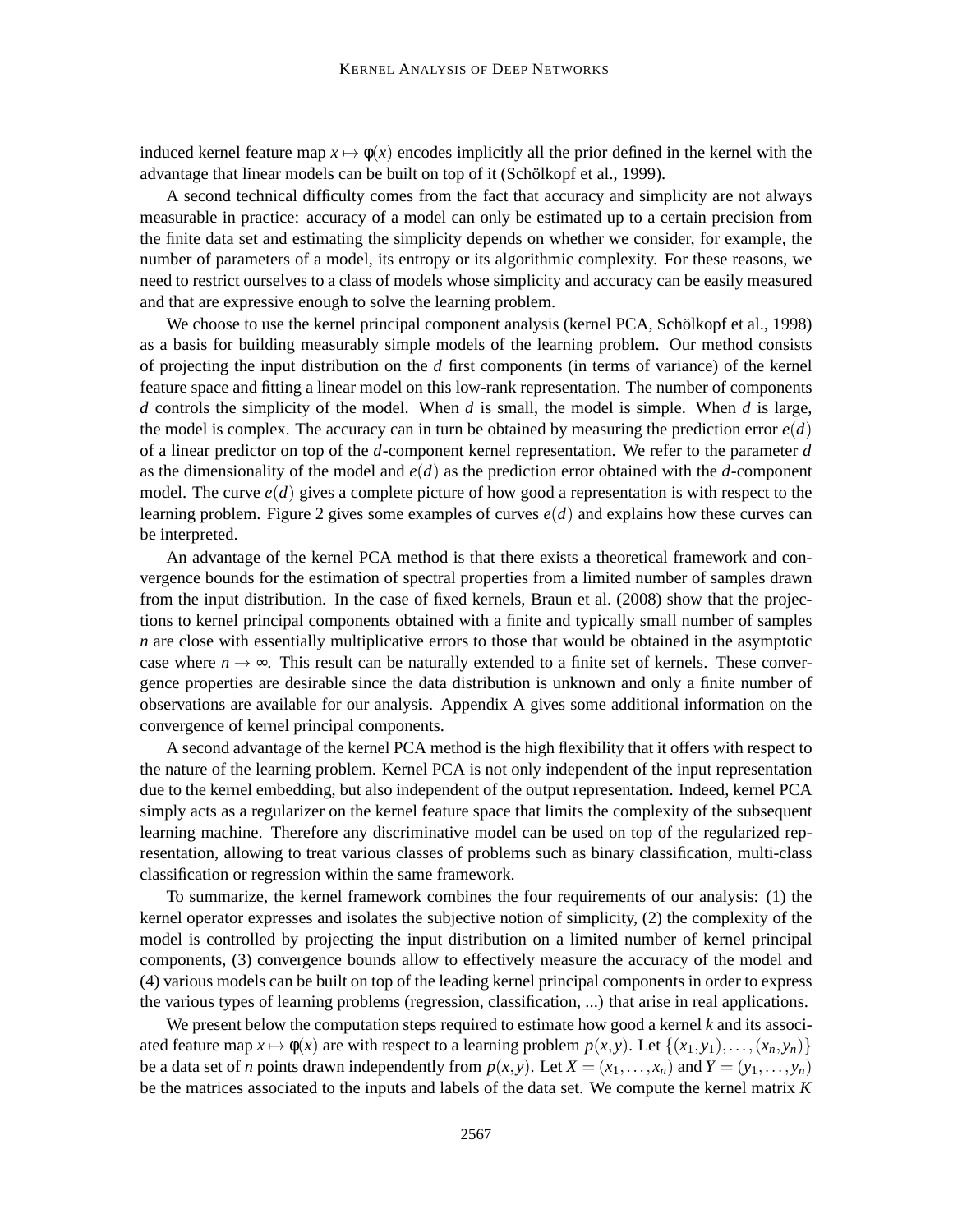

Figure 2: Effect of converting a representation of the learning problem  $p(x, y)$  (gray curve) to a new representation of the learning problem  $p(f(x), y)$  (black curve) where the input *x* is mapped to  $f(x)$ . We can distinguish three scenarios: (Scenario 1) the mapping produces a better representation from which more accurate models are obtained for every dimensionality—this is the desired behavior of deep networks,—(Scenario 2) the mapping concentrates the label information in the leading kernel principal components but also loses some information—lossy feature extractors typically fall into that category and (Scenario 3) the mapping makes the learning problem more complex—this would be the result of introducing noise or throwing away label information.

associated to the data set:

$$
K = \left(\begin{array}{cccc} k(x_1,x_1) & \dots & k(x_1,x_n) \\ \vdots & & \vdots \\ k(x_n,x_1) & \dots & k(x_n,x_n) \end{array}\right).
$$

The kPCA components  $u_1, \ldots, u_n$  are obtained by performing an eigendecomposition of *K* where eigenvectors  $u_1, \ldots, u_n$  have unit length and eigenvalues  $\lambda_1, \ldots, \lambda_n$  are sorted by decreasing magnitude:

$$
K = (u_1 | \dots | u_n) \cdot \text{diag}(\lambda_1, \dots, \lambda_n) \cdot (u_1 | \dots | u_n)^\top.
$$

Let  $\hat{U} = (u_1 | \dots | u_d)$  and  $\hat{\Lambda} = \text{diag}(\lambda_1, \dots, \lambda_d)$  be a d-dimensional approximation of the eigendecomposition. The space spanned by this basis approximates the space spanned by the *d* leading components of the infinite-dimensional kernel feature space associated to the probability distribution  $p(x)$ . In this space, the learning problem can be solved by a standard linear or logistic regression model. For regression problems, we fit a linear model  $\beta^*$  that maps the *d* leading components to the output:

$$
\beta^* = \operatorname{argmin}_{\beta} ||\hat{U}\beta - Y||_F^2 = \hat{U}^\top Y. \tag{1}
$$

For classification problems, instead of fitting the model directly on the outputs, we fit the model on the log-likelihood of classes

$$
\beta^* = \operatorname{argmin}_{\beta} \prod_{i=1}^n \operatorname{softmax}([\hat{U}\beta]_i)_{y_i}
$$
 (2)

where softmax $(z) = e^{z}/\sum_{j} e^{z_{j}}$  converts a vector *z* into a probability distribution over classes. Note that the optimization criterion only consists of the empirical risk minimization term and lacks a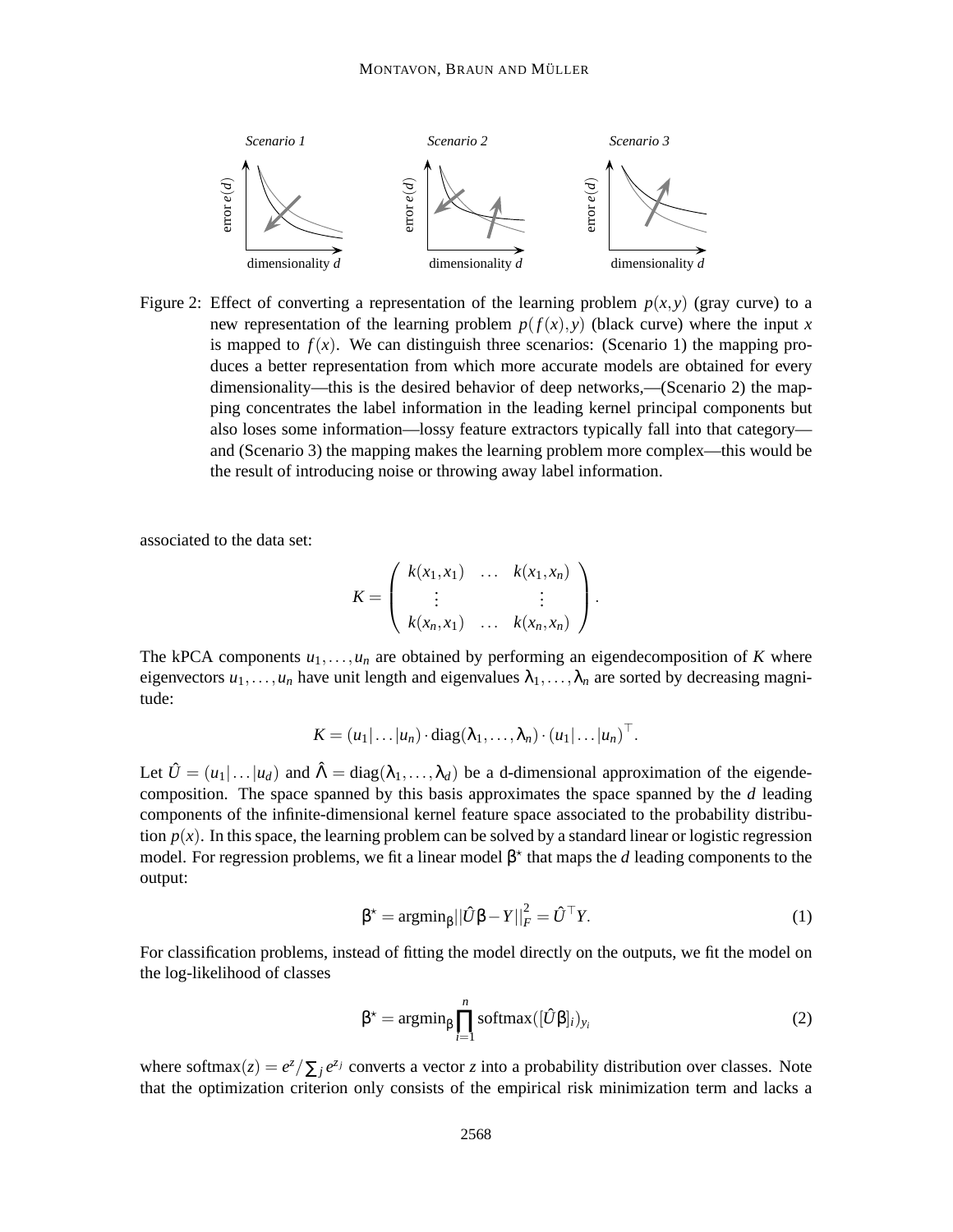regularization term. Indeed, the regularization is implicitly carried out by the projection on the *d* leading principal components. The problem is therefore well-posed only when  $d \ll n$ . Once the model  $\beta^*$  is computed, the estimated outputs can be calculated as

$$
\hat{Y} = \hat{U}\beta^{\star}
$$

for regression problems and as

$$
\hat{y}_i = \operatorname{argmax}([\hat{U}\beta^{\star}]_i) \qquad 1 \le i \le n
$$

for classification problems. The training error is estimated as

$$
e(d) = \frac{1}{n} \sum_{i=1}^{n} ||\hat{y}_i - y_i||^2
$$
 (3)

for regression problems and as

$$
e(d) = \frac{1}{n} \sum_{i=1}^{n} 1_{\hat{y}_i \neq y_i}
$$
 (4)

for classification problems. The test error can be obtained by cross-validating the linear model on random partitions of  $(x_1,...,x_n)$ . Training and test error can be used as approximation bounds for the asymptotic case  $n \to \infty$  where the model  $\beta^*$  would minimize the error on the real distribution  $p(x, y)$ . In the next sections, the upper and lower approximation bounds are respectively depicted as solid and dotted lines in Figure 5, 6 and 7.

#### **2.2 Application to Deep Networks**

In this section, we describe how the analysis of representations presented above can be used to measure the layer-wise forming of the representation in deep networks. Let  $f(x) = f_L \circ \cdots \circ f_1(x)$ be a trained deep network of *L* layers. Our analysis consists of defining a sequence of "deep kernels"

$$
k_0(x, x') = k_{RBF}(x, x'),
$$
  
\n
$$
k_1(x, x') = k_{RBF}(f_1(x), f_1(x')),
$$
  
\n
$$
\vdots
$$
  
\n
$$
k_L(x, x') = k_{RBF}(f_L \circ \cdots \circ f_1(x), f_L \circ \cdots \circ f_1(x'))
$$

that subsume the mapping performed by more and more layers of the deep network and repeating for each kernel the analysis presented in Section 2.1. Algorithm 1 summarizes the main computational steps of our analysis. The kernel  $k_{RBF}$  is the standard Gaussian kernel defined as  $k_{RBF}(x, x') =$  $\exp(-||x-x'||^2/2\sigma^2).$ 

The main prior encoded by Gaussian kernels is the smoothness of the task of interest in the input space (Smola et al., 1998). Gaussian kernels are appropriate when two neighboring samples (in terms of Euclidean distance) are likely to have the same class. It remains to see how the concept of simplicity encoded by the Gaussian kernel can be understood from the perspective of the induced prediction model. Figure 3 shows that the simplicity of the model can be related to the number of allowed local variations in the input space. When *d* increases, more variations of the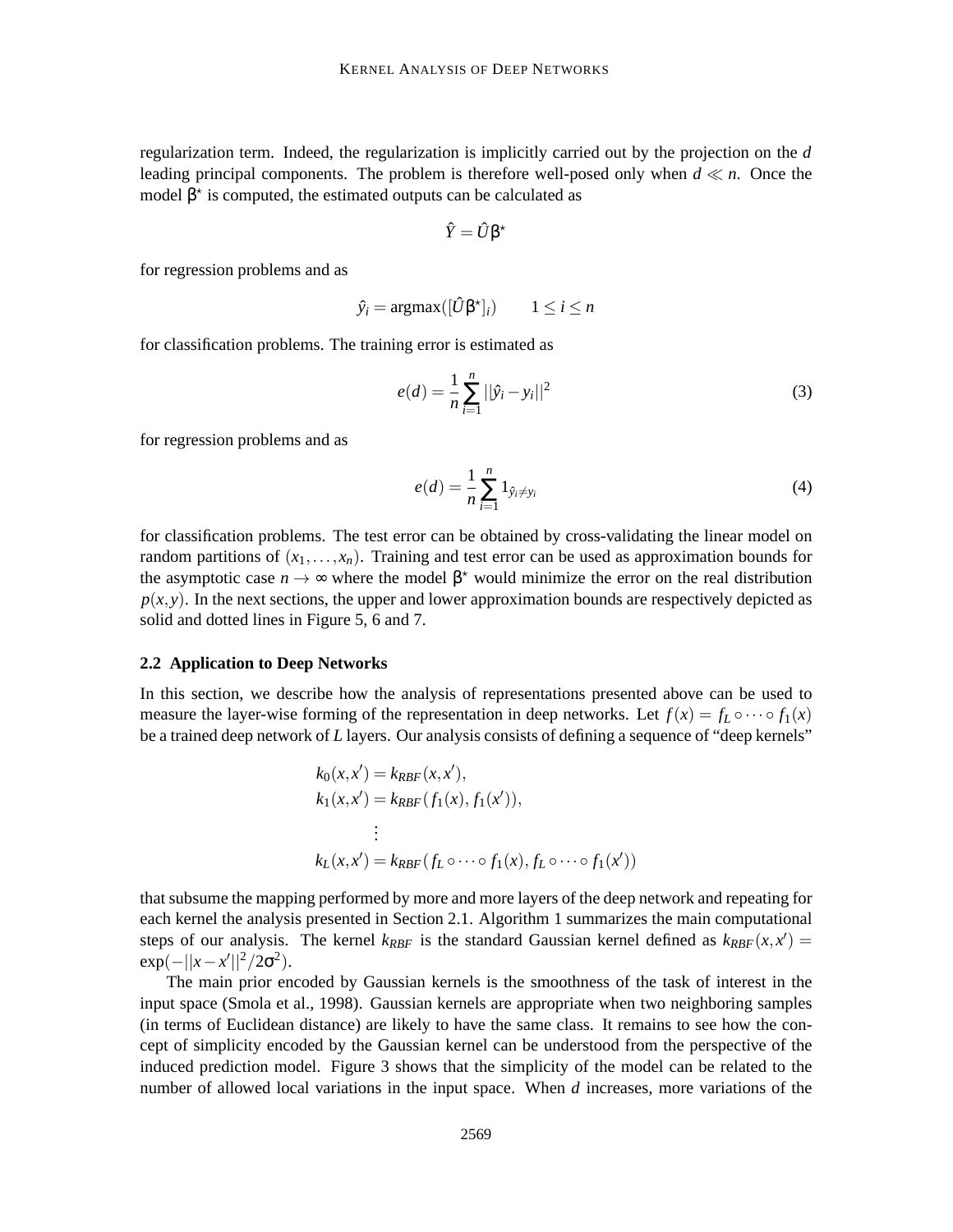**Algorithm 1:** Main computational steps of our layer-wise analysis of deep networks. At every layer of the deep network, the same analysis is performed, returning a list of curves *e*(*d*) capturing the evolution of the representation in the deep network.

**Input**: A data set  $\{(x_1, y_1), \ldots, (x_n, y_n)\}$ A deep network  $f: x \mapsto f_L \circ \cdots \circ f_1(x)$ **Output**: The curves *e*(*d*) for each layer *l* **for**  $l \in \{1, \ldots, L\}$  **do for** σ ∈ Σ **do**  $k(x, x') = k_{RBF(\sigma)}(f_1 \circ \cdots \circ f_1(x), f_1 \circ \cdots \circ f_1(x'))$ compute the kernel matrix *K* associated to  $k(x, x')$  and  $(x_1, \ldots, x_n)$ do the eigendecomposition  $K = (u_1 | ... | u_n) \cdot diag(\lambda_1, ..., \lambda_n) \cdot (u_1 | ... | u_n)^\top$ **for**  $d \in \{0, 1, 2, ...\}$  **do** build a low rank approximation of the input  $\hat{U} \leftarrow (u_1 | \dots | u_d)$ fit the model  $\beta^*$  that predicts  $(y_1, \ldots, y_n)$  from  $\hat{U}$  (cf. Equation 1 and 2) compute the error  $e(d, \sigma)$  of the model  $\beta^*$  (cf. Equation 3 and 4)  $e(d) = \min_{\sigma} e(d, \sigma)$ plot the curve  $e(d)$ 



Figure 3: Interpretation of a prediction model based on the leading components of the Gaussian kernel on a toy data set. As we add more and more leading components of the kernel, the model becomes more flexible, creating a better decision boundary. Note that with four leading components, all the samples are already perfectly classified.

learning problem can be encoded and the prediction improves. Figure 4 shows that by making the problem increasingly complex—for example, by distorting it—the number of dimensions required to approach the error of the optimal classifier becomes larger and larger.

The notion of simplicity encoded by the Gaussian kernel is meaningful for a wide range of learning problems, however, it does not explain how simple more intelligent systems perceive problems such as vision and speech. Indeed, domain-specific regularities such as invariance to translation, scale or occlusion can not be modeled efficiently by a Gaussian kernel. Consequently, observing the learning problem become simpler as we build deeper and deeper kernels highlights the capacity of deep networks to model the regularities of the input distribution.

A last aspect that has not been discussed yet is how to choose the scale parameter  $\sigma$  of the Gaussian kernel. We decide to choose the parameter  $\sigma$  that minimizes the error  $e(d)$ , leading to a different scale for each dimensionality. The rationale for taking a different scale for each *d* is that the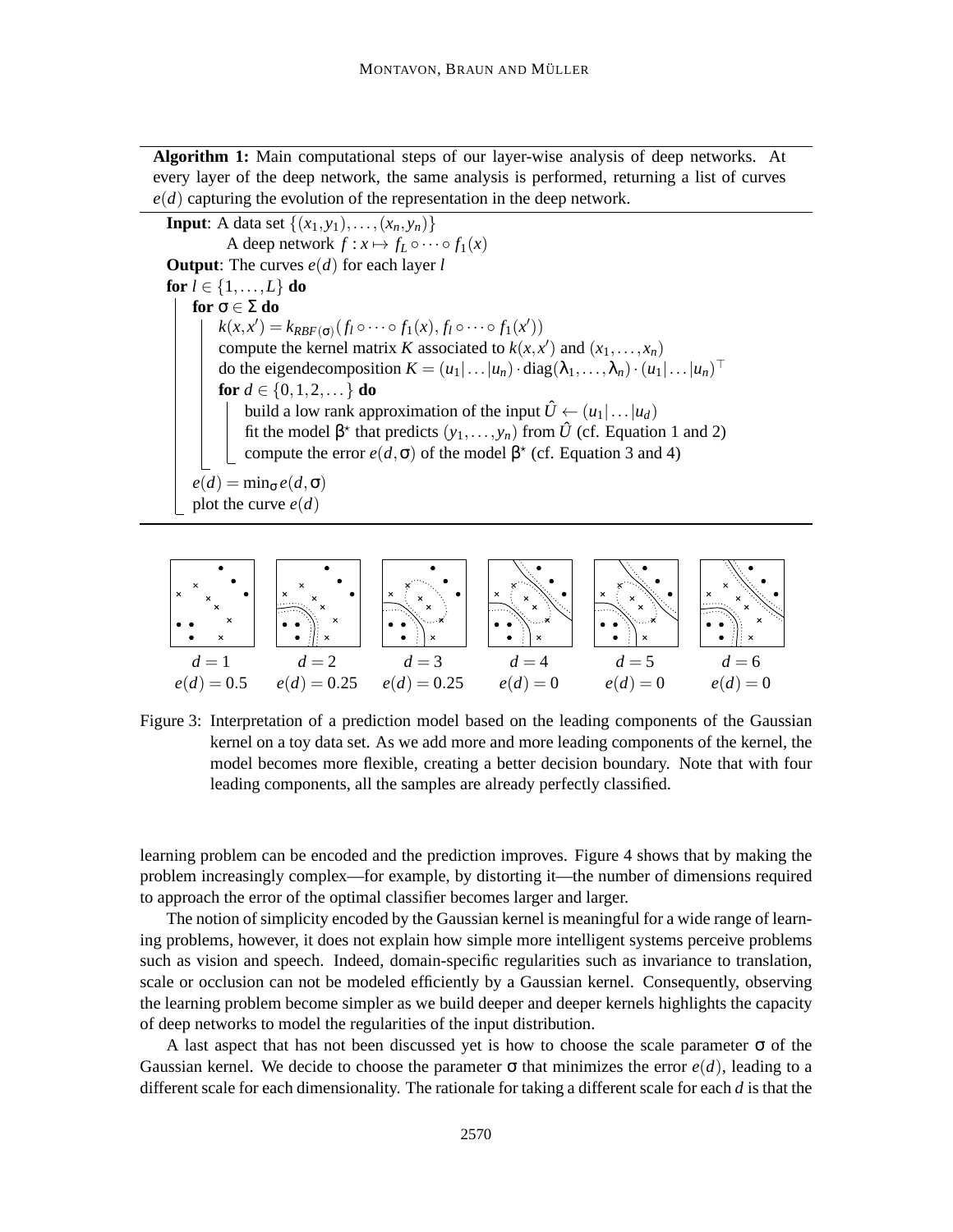

Figure 4: On the top, three increasingly complex representations of a binary classification problem. On the bottom, the curves  $e(d)$  quantifying how good the representation of the learning problem is from the perspective of the Gaussian kernel. The original non-distorted learning problem can be solved perfectly with only one kernel principal component. As the input distribution gets distorted more and more, the number of leading components required to solve the learning problem increases, hinting that Gaussian kernels become progressively less suited.

optimal scale parameter typically shrinks as more leading components of the input distribution are observed. This parameter selection method also makes our analysis scale invariant. Scale invariance is desirable since the representation at a given layer of the deep network can take different scales due to the number of nodes contained in each layer or to the multiple types of nonlinearities that can be implemented in deep networks.

### **3. Methodology**

In Section 2, we presented the theory and algorithms required to test our two hypotheses on the evolution of representations in deep networks. To summarize, the main idea of the analysis is to build a set of kernels that subsume the mapping performed at each layer of the deep network and, for each kernel, compute how good the representation is by measuring how many leading components of the kernel feature space are necessary in order to model the learning problem well. It remains to select a set of deep networks and data sets in order to test the hypotheses formulated in Section 1.

We consider the MNIST-10K and CIFAR-bw-10K data sets. These two data sets of 10000 samples each are a trimmed version of the larger MNIST handwritten digits and CIFAR image classification data sets (LeCun et al., 1998; Krizhevsky, 2009). The MNIST-10K data set is a 10 class classification data set that consists of 10000 grayscale images of  $28 \times 28$  pixels representing handwritten digits and their associated label (a number between 0 and 9). The CIFAR-bw-10K data set is a 10-class classification data set that consists of 10000 grayscale images of  $32 \times 32$  pixels representing different objects and their associated label (airplane, automobile, bird, cat, deer, dog, frog, horse, ship and truck).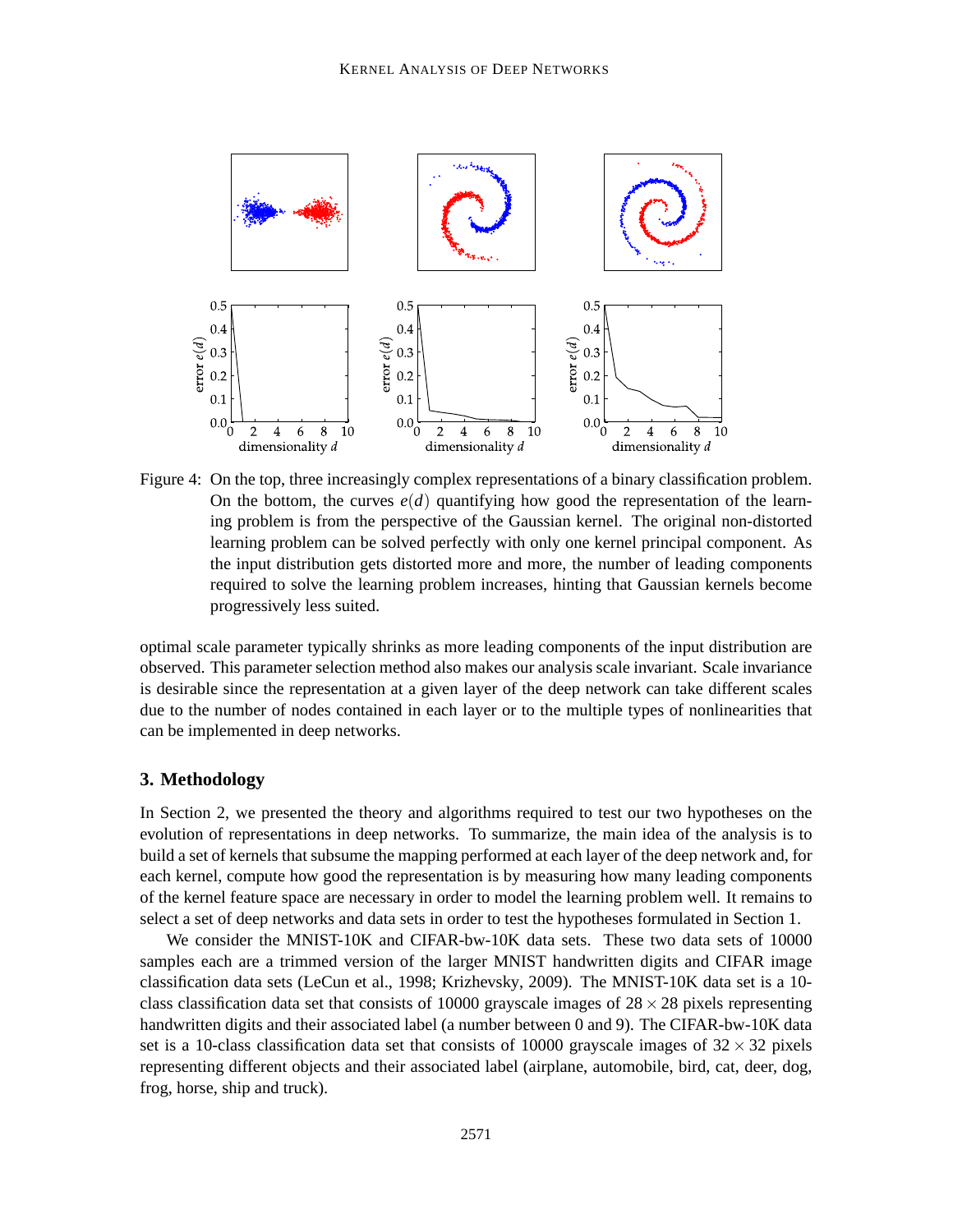State-of-the-art performance on these data sets is achieved with architectures made of several layers, suggesting that these data sets are well suited to test the first hypothesis stated earlier in the paper, that is, the progressive simplification of the learning problem performed by deep networks. The second hypothesis on the effect of the structure of deep networks can be tested by taking a set of structured and unstructured deep networks and observing how the layer-wise evolution of the representation differs between these deep networks. We consider a multilayer perceptron (MLP), a pretrained multilayer perceptron (PMLP) and a convolutional neural network (CNN).

The multilayer perceptron (MLP, Rumelhart et al., 1986) is built by alternating linear transformations and nonlinearities applied element-wise to the output of the linear transformations. On the MNIST data set, we apply successively the functions

$$
f_1(x) = sign(w_1 \cdot x + b_1),
$$
  
\n
$$
f_2(x) = sign(w_2 \cdot x + b_2),
$$
  
\n
$$
f_3(x) = softmax(v \cdot x)
$$

to the input where weight matrices  $w_1, w_2, v$  and biases  $b_1, b_2$  are learned from data and where the size of hidden layers is set to 1600. The sigmoid and softmax functions are defined as  $sign(x)$  =  $e^{x}/(1+e^{x})$  and softmax $(x) = e^{x}/\sum_{j} e^{x_{j}}$ . On the CIFAR data set, the sigmoid nonlinearity is replaced by the rectifying function defined as rectify( $x$ ) = max( $0, x$ ) and the size of hidden layers is set to 3600. Since it has been observed that overparameterizing deep networks generally improves the generalization error, the size of layers is chosen large with the only constraint of computational cost. The MLP is mostly unstructured as any type of solution can emerge from the random weights initialization.

The pretrained multilayer perceptron (PMLP, Hinton et al., 2006; Bengio et al., 2006) referred in this paper as PMLP is a multilayer perceptron that has been pretrained using a deep belief network (DBN, Hinton et al., 2006) and then fine-tuned on the discriminative task. The pretraining procedure aims to build a deep generative model of the input that can be used as a starting point to learn the supervised task. In order to use the same architecture as for the MLP during the fine-tuning procedure, we set the visible and hidden units of the DBN to be binary on the MNIST data set and respectively Gaussian and rectified linear (Nair and Hinton, 2010) on the CIFAR data set. Here, the structure of the deep network is implicitly given by the weights initialization subsequent to the unsupervised pretraining.

The convolutional neural network (CNN, LeCun et al., 1998) is a deep network inspired by the structure of the primary visual cortex (Hubel and Wiesel, 1962). Its particular convolutional structure exploits the spatial invariance of images in order to learn well-generalizing solutions from few labeled samples. It is built by alternating (1) convolutional layers  $y = w \otimes x + b$  transforming a set of input features maps  $\{x_1, x_2, \ldots\}$  into a set of output features maps  $\{y_1, y_2, \ldots\}$  such that  $y_i = \sum_j w_{ij} * x_j + b_i$  and where  $w_{ij}$  are convolution kernels, (2) detection layers where a nonlinearity is applied element-wise to the output of the convolutions in order to extract important features and (3) pooling layers subsampling each feature map by a given factor. On the MNIST data set, we apply successively the functions

> $f_1(x) = \text{pooling}(\text{sigm}(w_1 \otimes x + b_1)),$  $f_2(x) = \text{pooling}(\text{sigm}(w_2 \otimes x + b_2)),$  $f_3(x) = \text{softmax}(v \cdot x)$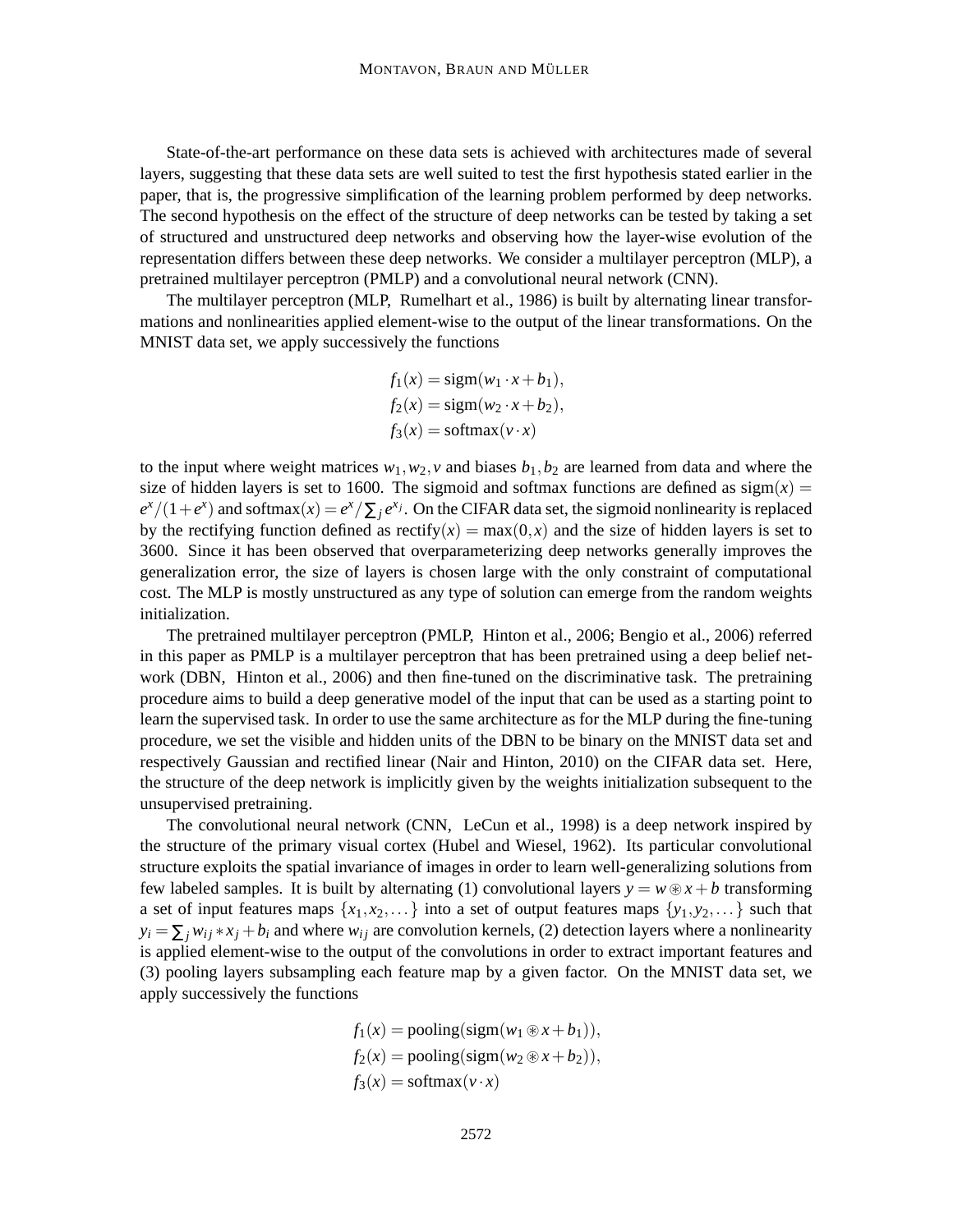to the input where weight tensors  $w_1, w_2$ , weight matrix  $v$  and biases  $b_1, b_2$  are learned from data, convolution kernels have size  $5 \times 5$ , pooling layers downsample the input by a factor two and the number of feature maps in each layer is set to 100. On the CIFAR data set, the sigmoid nonlinearity is replaced by the rectifying function described above.

The deep networks described above are trained on a supervised task with backpropagation (Rumelhart et al., 1986) and stochastic gradient descent (Bottou, 1991) with minibatches of size 20. The last layer has a L2 weight penalty. The softmax module (Bishop, 1996) optimizes the deep network for maximum likelihood. Weights of each layer *l* are initialized so that the output is of constant magnitude, thus falling into the correct regime of the subsequent nonlinearity. These deep networks are analyzed in two different settings:

- *Supervised learning:* the deep network is trained in a supervised fashion on the target task (digit classification for the MNIST data set and image classification for the CIFAR data set).
- *Transfer learning:* the deep network is trained in a supervised fashion on a binary classification task that consists of determining whether the sample has been flipped vertically or not.

These settings allow us to measure how the structure contained in deep networks affects different aspects of learning such as the layer-wise organization of the learned solution or the transferability of features from one task to another.

#### **3.1 Experimental Setup**

We train the deep networks on the 10000 samples of the data set until a training error of 2.5% is reached. Such stopping criterion ensures that the subsequent solutions have a constant complexity and that the limited capacity of the deep network has no side effect on the structure of the solution. As a sanity check, each architecture has been trained with the regular early stopping criterion on the full MNIST and CIFAR-bw data sets, leading to test errors that are on par with results published in the literature for similar architectures (MNIST-MLP: 1.6%, MNIST-PMLP: 1.3%, MNIST-CNN: 0.9%, CIFAR-bw-MLP: 48.1%, CIFAR-bw-PMLP: 46.8%, CIFAR-bw-CNN: 32.4%).

In our analysis, we estimate the kernel principal components with the 10000 samples used for training the deep network. Therefore, the empirical estimate of the *d* leading kernel principal components takes the form of *d* 10000-dimensional vectors, or similarly, of a data set of 10000 *d*dimensional mapped samples. A lower bound of *e*(*d*) is obtained by fitting and evaluating the linear model with the 10000 mapped samples. An upper bound of  $e(d)$  is obtained by two-fold crossvalidation (5000 samples to fit the model and the 5000 remaining samples to evaluate it). The set of candidate kernel widths is composed of the 0.1, 0.5 and 0.9 quantiles of the distribution of distances between pairs of points. It turns out that the effect of the kernel scale is rather small and that no further scale parameters are required. The layers of interest are the input data  $(l = 0)$  and the output of each layer  $(l = 1, 2, \ldots)$ .

# **4. Results**

In this section, we present the results of our analysis on the evolution of the representation in deep networks. Section 4.1 discusses the empirical observation that deep networks trained on the supervised task produce gradually simpler and more accurate representations of the learning problem.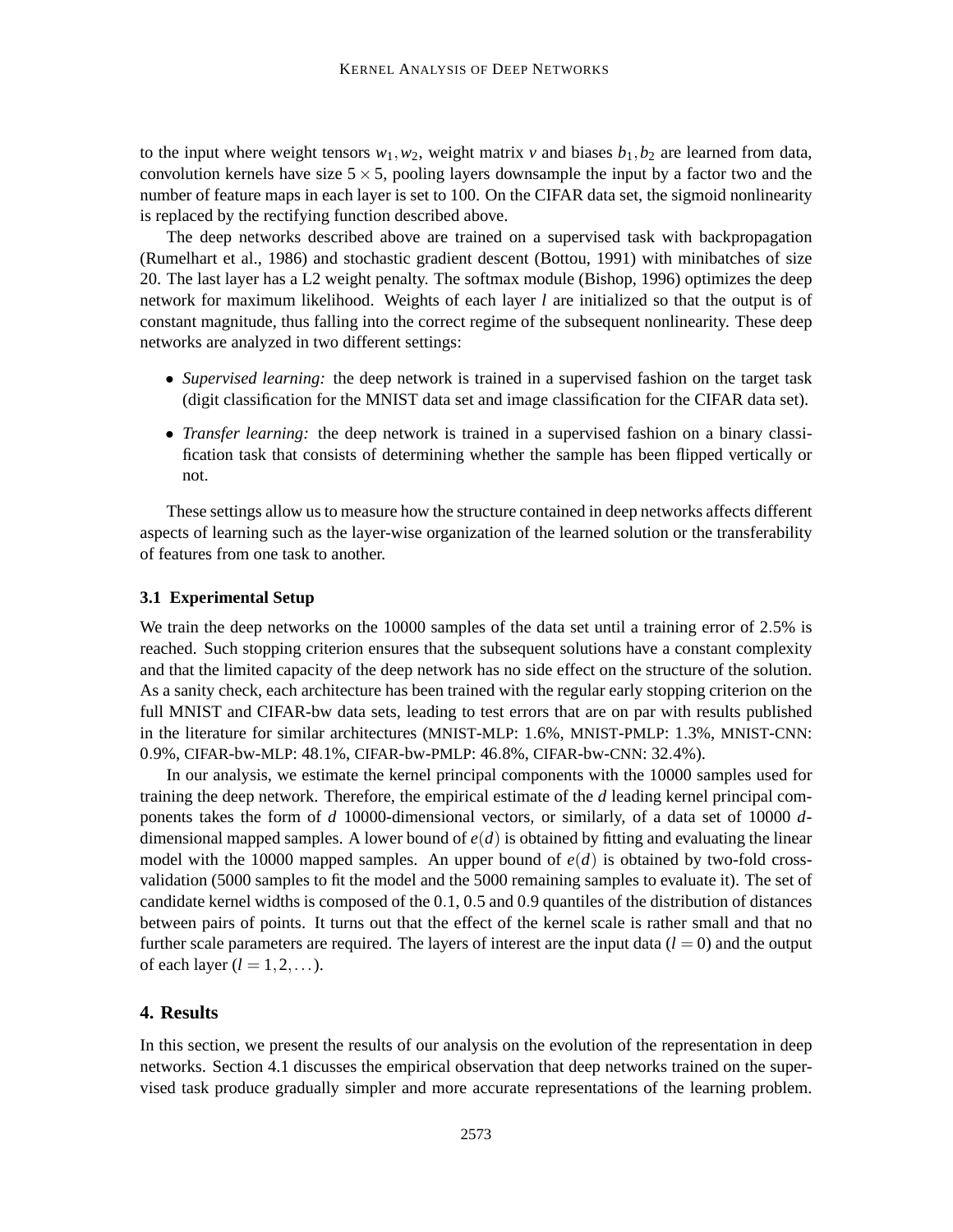

Figure 5: Effect of the learning rate, of the capacity, of the training time and of the weight penalty on the layer-wise evolution of the representation built by an MLP on the MNIST-10K data set. Solid and dotted lines respectively represent the upper and lower approximation bounds of the analysis. As the learning rate increases, the solution tends to make use primarily of the first layers of the deep network. The same effect is observed when we reduce the capacity, increase the weight penalty or increase the training time.

Then, Section 4.2 compares side-by-side the evolution of the representation in different deep networks and discusses the empirical observation that the structure of the deep network controls the layer-wise evolution of the representation in the deep network.

#### **4.1 Better Representations are Built Layer After Layer**

It is still an open question how the complex and multimodal form of intelligence observed in living organisms emerges from randomly disposed and locally scoped neurons. Machine learning researchers similarly pointed out that emergent properties also occur in artificial neural networks when trained with simple local algorithms such as Hebbian learning or backpropagation, without having to explicitly define the role of each individual neuron. Also, their ability to simultaneously specialize on specific tasks in output nodes and grow new functionalities from hidden nodes hints that information contained in the underlying distribution of sensed data should be ubiquitous, yet parsimonious where discrimination takes place.

It can be hypothesized that the organization of mapped data distributions within the neural network forms a continuum between general purpose distributions in the middle of the network and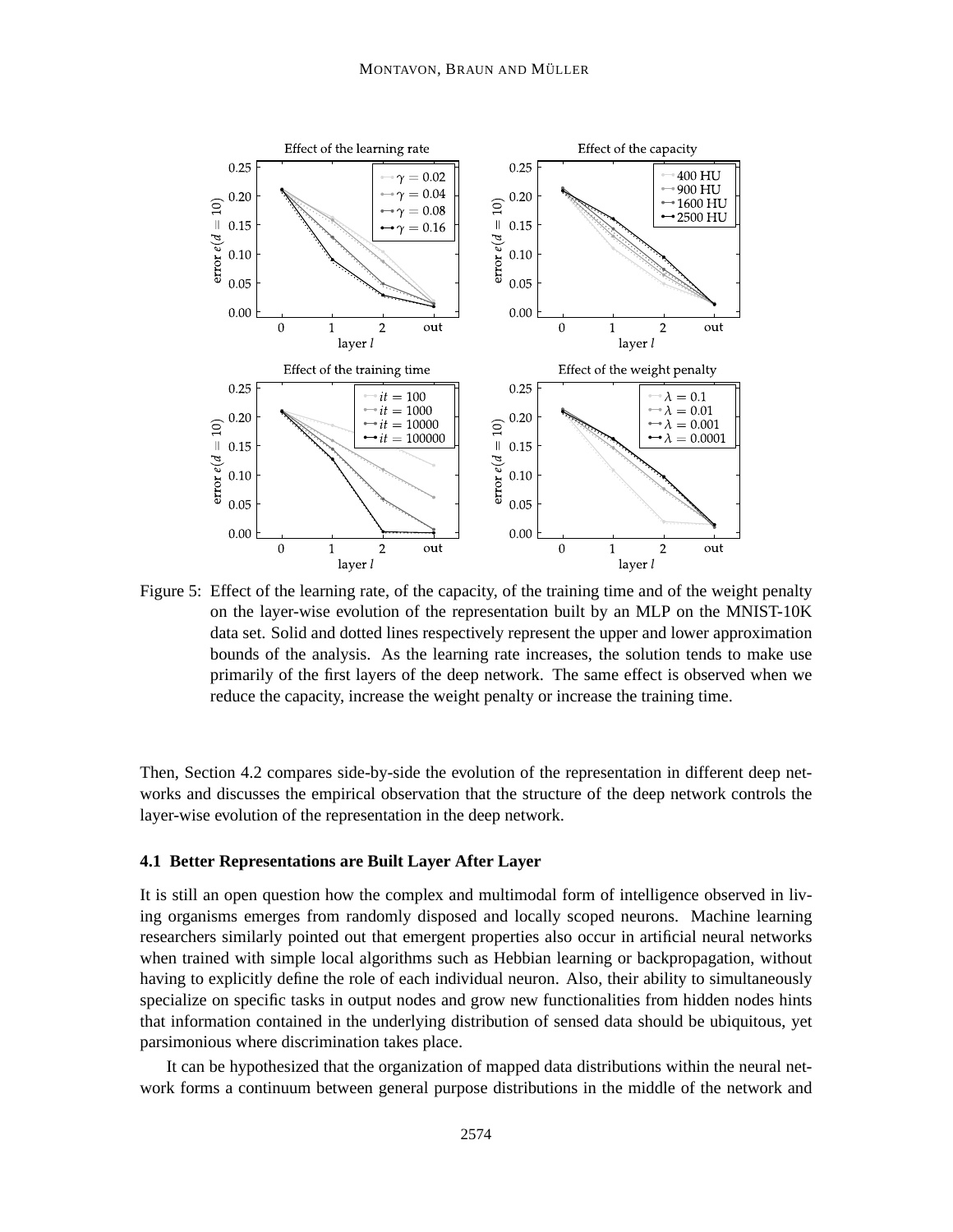

Figure 6: Layer-wise evolution of the error as a function of the number of dimensions when trained on the target task. Solid and dotted lines respectively represent the upper and lower approximation bounds of the analysis. As we move from the first to the last layers, the class information concentrates in the leading components of the mapped data distribution. This observation confirms the first hypothesis depicted in Figure 1.



Figure 7: Layer-wise evolution of the error obtained for each training procedure for  $d = 10$ . Solid and dotted lines respectively represent the upper and lower approximation bounds of the analysis. We observe that the particular structure of the CNN and of the PMLP controls the layer-wise evolution of the representation. This confirms the second hypothesis depicted in Figure 1.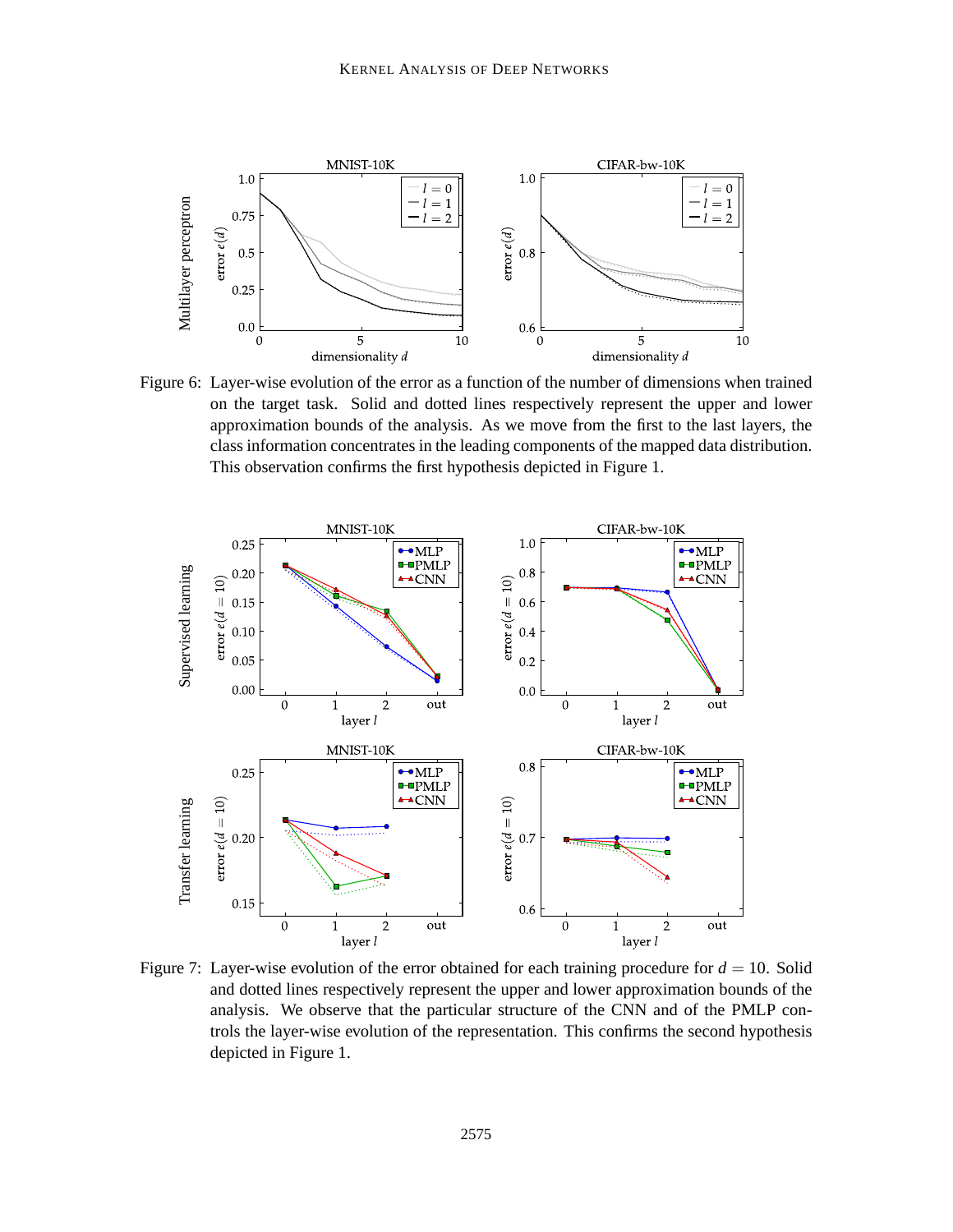task specific distributions at its discriminative edges. Reformulating this hypothesis in the case of a simple multilayer feedforward network trained on image classification, the sensed distribution would evolve progressively from a distribution representing pixels well to a distribution representing classes well as the distribution is mapped to more and more layers.

We can observe in Figure 6 that this hypothesis holds within the span of our experimental setup and that simultaneously lower-dimensional and more accurate models of the task can be obtained layer after layer. This means that the task-relevant information, initially spread over a large number of principal components, converges progressively towards the leading components of the mapped data distribution.

This layer-wise preservation of the statistical tractability of the learning problem and its progressive simplification is a theoretical motivation for using these deep networks in a modular way (Caruana, 1997; Weston et al., 2008; Collobert and Weston, 2008): additional modules can be plugged on top of intermediate representations and still make sense of it.

#### **4.2 Role of the Structure of Deep Networks**

Training deep networks is a complex nonconvex learning problem with many reasonable solutions. As it can be seen in Figure 5, even simple hyperparameters such as the learning rate or the L2 weight penalty can greatly influence the layer-wise structure of the solution. Adding to the fact that those are only a fraction of the hyperparameters that needs to be tuned in order to achieve high generalization (e.g., importance of reconstruction error, orthogonality of hidden representations), it can therefore be tricky—if not, impossible—to find an appropriate combination of hyperparameters that leads to a well-structured solution for the learning problem.

On the other hand, the unsupervised pretraining proposed by Hinton et al. (2006) finds a network of latent variables that better represents the underlying distribution. As a consequence, the structure of the pretrained deep network already contains a certain part of the solution (Larochelle et al., 2009) and possibly makes better use of each layer. Similarly, in the context of sequential data, we can postulate that dedicating the early layers of the architecture to a convolutional preprocessing is also a more effective (LeCun, 1989; Serre et al., 2005) and biologically plausible (Ringach, 2002) way of solving the learning problem. Both approaches have shown empirically to produce better generalization (LeCun, 1989; Salakhutdinov and Hinton, 2007).

We corroborate this argument by comparing in Figure 7 the layer-wise evolution of the representation for different deep networks: a multilayer perceptron (MLP), a pretrained MLP (PMLP) and a convolutional neural network (CNN). On one side, the MLP does not embed any preconditioning on the learning problem. On the other side, the PMLP and the CNN embed respectively a generative model of the input and a spatial invariance prior on the problem. We can think of the mechanisms implemented by the PMLP and the CNN as complex regularizers on the solution of the learning problem.

Figure 7 (top) shows the evolution of the representation with respect to the learning problem when the deep network has been trained on the target task. We observe that the evolution of the representation of the MLP follows a different trend than the representation built by the PMLP and the CNN. The MLP tends to solve the MNIST problem greedily, discriminating from the first layers while the PMLP and the CNN postpone the discrimination to the last layers. On the other hand, on the CIFAR data set, the MLP doesn't discriminate until the last layer while the PMLP and the CNN spread the discrimination to more layers. Figure 7 (bottom) shows the evolution of the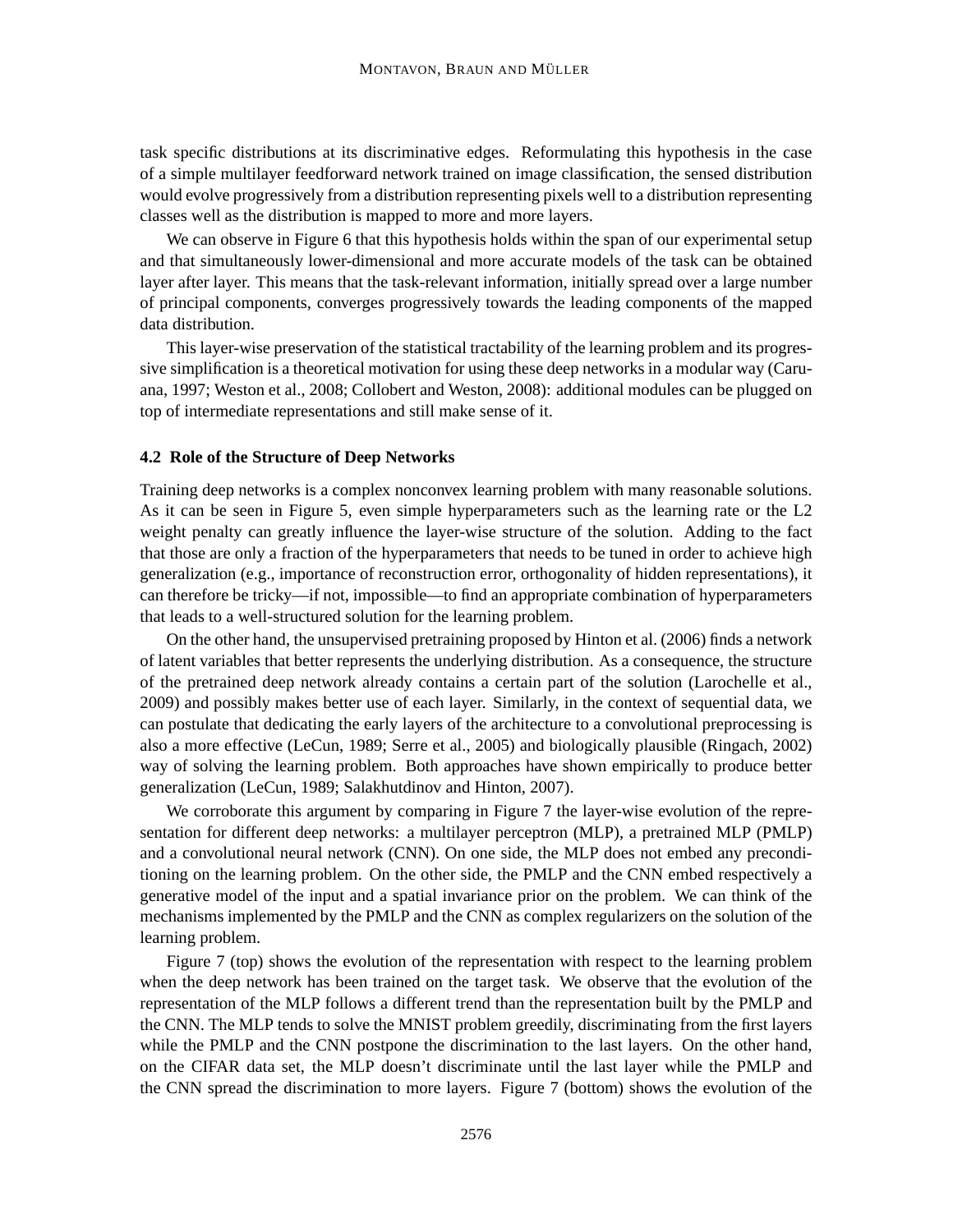representation with respect to the learning problem when the deep network has been trained on the transfer task. On both data sets, the representation built by the MLP does not improve as the deep network specializes on the transfer task while the PMLP and the CNN still build in the first layers a better representation of the learning problem, corroborating the effect of the PMLP and the CNN on structure of the solution.

These observations suggest that the complex regularizers implemented in the PMLP and the CNN have the effect of facilitating the construction of a structured solution, controlling the rate of discrimination at every layer. Erhan et al. (2010) already described the PMLP as a regularized version of the MLP and showed how it improves the generalization ability of deep networks. Our analysis completes the study, providing a layer-wise perspective on the effect and the role of regularization in deep networks and a unified view on the very different regularizers implemented by the PMLP and the CNN.

#### **5. Conclusion and Discussion**

We introduce a method for analyzing deep networks that combines kernel methods and descriptive statistics in order to quantify the layer-wise evolution of the representation in deep networks. Our method abstracts deep networks as a sequence of deeper and deeper kernels subsuming the mapping performed by more and more layers. The kernel framework expresses the relation between the representation built in the deep network and the learning problem.

Our analysis is able to detect and quantify the progressive and layer-wise transformation of the input performed by the deep network. In particular, we find that properly trained deep networks progressively simplify the statistics of complex data distributions, building in their last layers representations that are both simple and accurate.

The analysis also corroborates the hypothesis that a suitable structure for the deep network allows to make efficient use of its representational power by controlling the rate of discrimination at each layer of the deep network. This observation provides a new unified view on the role and effect of regularizers in deep networks.

Conceptually, our analysis is not only restricted to artificial neural networks. We believe that performing a similar analysis on different levels of processing in a biological neural architecture may reveal interesting parallels between artificial and biological neural systems.

#### **Appendix A. More Background Information on kPCA Convergence**

In this section, we briefly give some additional results on the convergence properties of kernel PCA. For the full account, please refer to Braun (2006) and Braun et al. (2008).

The rationale behind using the number of kPCA components as an estimate of the dimensionality rather than simpler metrics such as counting the number of support vectors of a trained SVM is that the first method provides an estimate of the dimensionality that is provably robust to the number of samples used in the analysis. This interesting fact was derived from a fundamental result on the approximation error of scalar products with eigenvectors of the kernel matrix with respect to their asymptotic counterparts.

More concretely, if  $x_1, \ldots, x_n \in \mathcal{X}$  are points drawn i.i.d. from some probability distribution  $P_{\mathcal{X}}$ , we define the kernel matrix *K* of a Mercer kernel *k* by

$$
K_{ij} = k(x_i, x_j) \qquad \text{for } 1 \le i, j \le n.
$$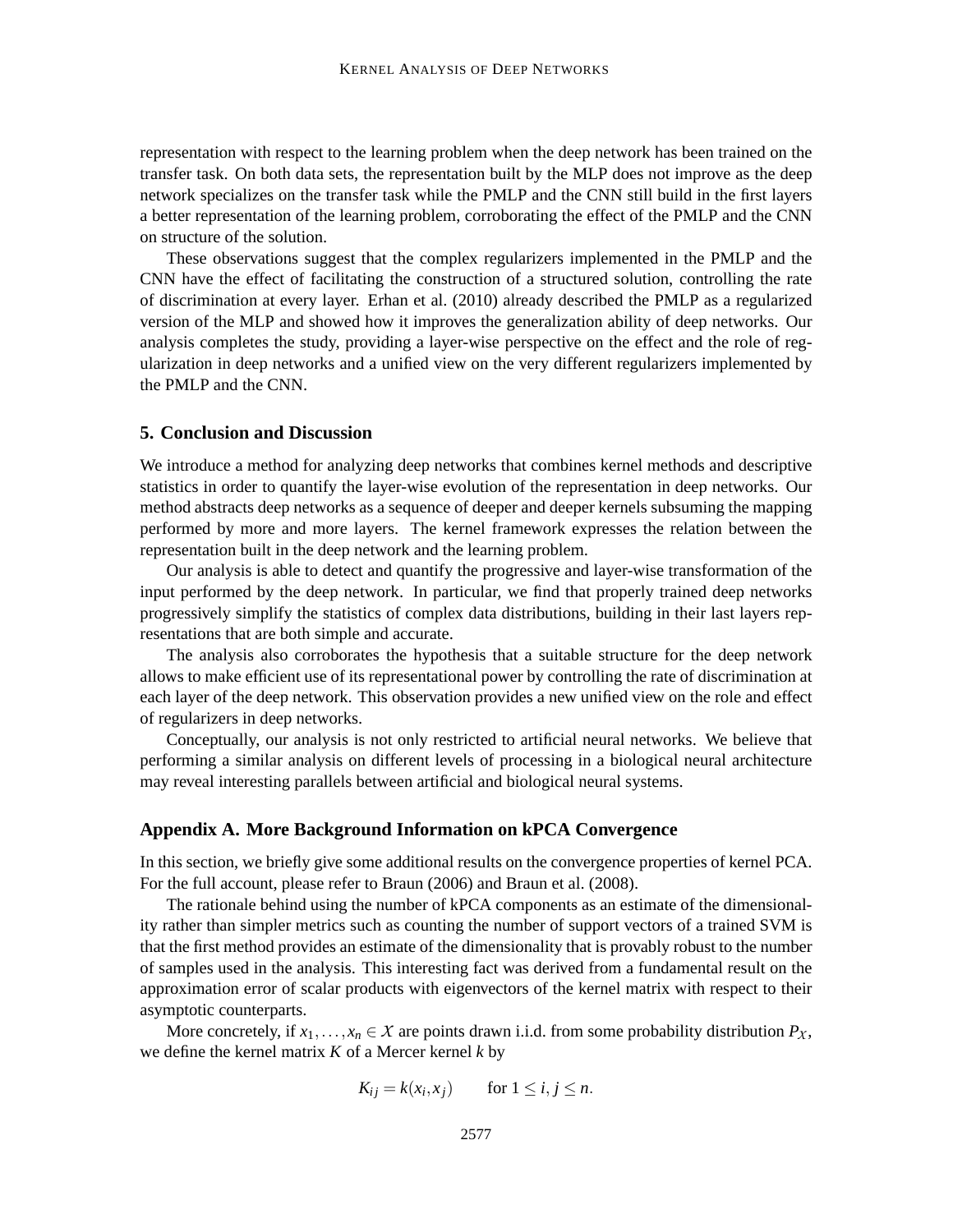As  $n \rightarrow \infty$ , the eigenvalues and eigenvectors of *K* converge to those of the integral operator

$$
T_k(f) = \int_{x \in \mathcal{X}} k(\,.\,,x) f(x) \, dP_X
$$

in an appropriate measure. In particular, it has been shown by Braun (2006) that the approximation error between the *i*th eigenvalue  $\lambda_i$  of K (in descending order) and corresponding eigenvalue  $l_i$  of  $T_k$ scales essentially multiplicatively, that is,

$$
|\lambda_i - l_i| \leq C(n)l_i + \varepsilon(n),
$$

where  $C(n) \to 0$ ,  $\varepsilon(n) \to 0$  as  $n \to \infty$ , and even for small *n*,  $\varepsilon(n)$  is small.

So, even for a small number of points, the structure of the principal components in feature space are very similar compared to the asymptotic case. Moreover, as the next result shows, the same also holds for the location of the sample vector of a function with respect to the eigenspaces.

As shown by Braun et al. (2008), for a bounded function *g* which lies in the range of  $T_k$  (that is, there exists a *h* such that  $T_k(h) = g$ , one can bound the scalar products between the sample vector  $G = (g(x_1), \ldots, g(x_n))$  and the eigenvectors  $u_i$  (normalized to unit length) of *K* by

$$
\frac{1}{\sqrt{n}}|u_i^{\top}G| \leq \lambda_i C(n) + \varepsilon(n),
$$

where  $\epsilon(n) \to 0$  as  $n \to \infty$ . Note that the scalar products with the eigenfunctions  $\psi_i$  of  $T_k$  also decay as  $O(l_i)$ , which are again linked to  $\lambda_i$  by the results discussed above.

In essence, this result shows that the scalar products between a subsampled smooth function decays as quickly as the eigenvalues of the kernel matrix, such that the information about *g* is contained in the leading kPCA components only. Here, smoothness means that *g* lies in the range of *T<sup>k</sup>* such that it is a smoothed version of some function *h* after convolution with the kernel function *k*. On the other hand, any noise which is independent of the  $x_i$  is uniformly distributed over all kPCA components. In summary, if one plots the products  $u_i^{\dagger} Y$  with the label vector  $Y = (y_1, \ldots, y_n)$ , one obtains a decomposition of the label information *Y* with respect to the kPCA components. From the above considerations, it follows that the spectrum will typically consist of a flat "noise bed" from which the relevant information in the leading components can clearly be distinguished. This result is illustrated in Figure 8 for a small toy example.

## **References**

- Gaston Baudat and Fatiha Anouar. Generalized discriminant analysis using a kernel approach. *Neural Computation*, 12(10):2385–2404, 2000.
- Yoshua Bengio. Learning deep architectures for AI. *Foundations and Trends in Machine Learning*, 2(1):1–127, 2009.
- Yoshua Bengio, Pascal Lamblin, Dan Popovici, and Hugo Larochelle. Greedy layer-wise training of deep networks. In *Advances in Neural Information Processing Systems 19*, pages 153–160, 2006.

Christopher M. Bishop. *Neural Networks for Pattern Recognition*. Oxford University Press, 1996.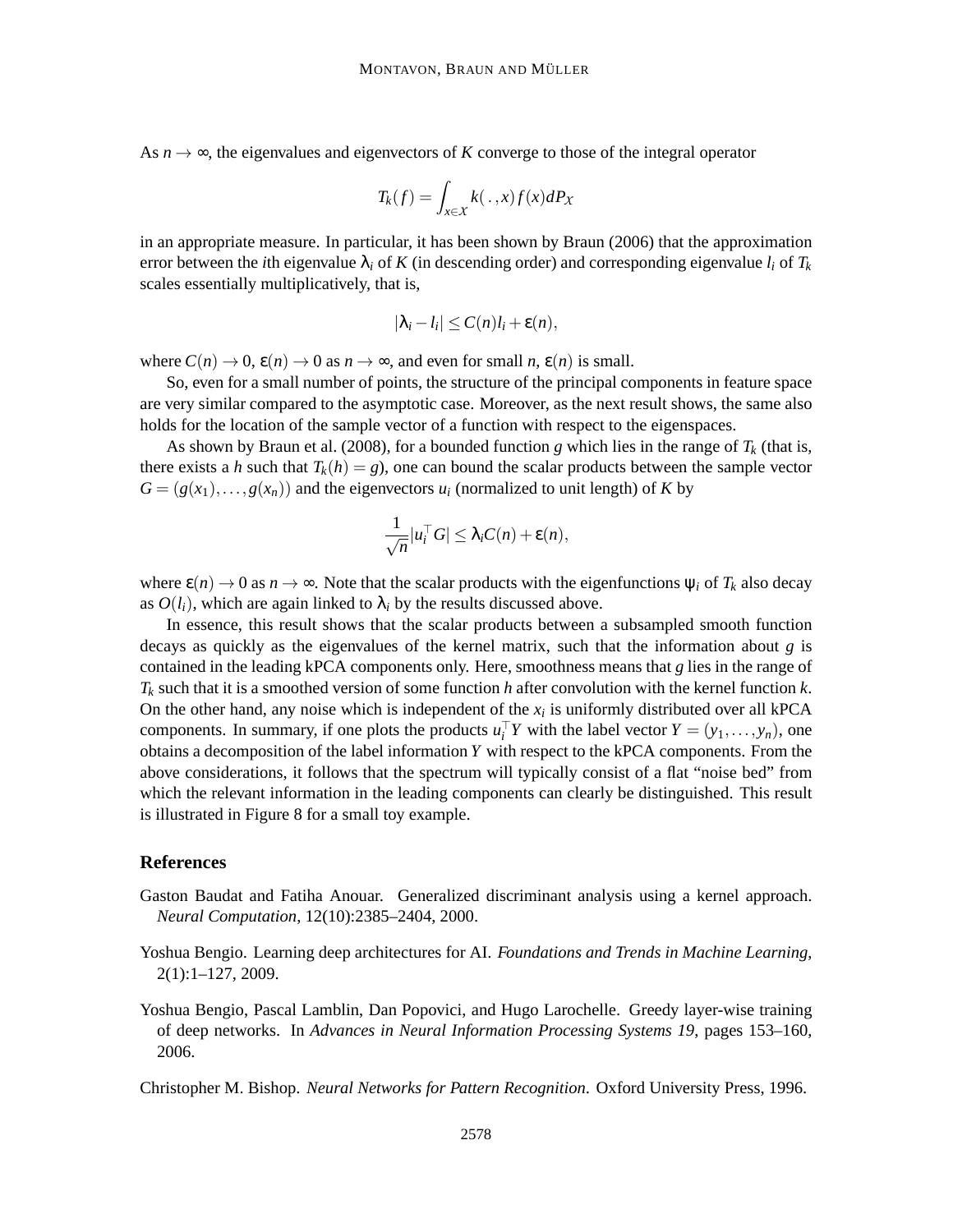

Figure 8: Illustration of the concept of relevant dimensions in kernel feature spaces (Braun et al., 2008). On the left, samples drawn from a toy distribution  $p(x, y)$ . On the right, label contributions of each kPCA component  $u_1, \ldots, u_n$ . It can be observed that a small number of leading principal components containing relevant label information emerge from a flat noise bed.

- Léon Bottou. Stochastic gradient learning in neural networks. In *Proceedings of Neuro-Nîmes*, 1991.
- Olivier Bousquet, Stéphane Boucheron, and Gábor Lugosi. Introduction to statistical learning theory. In Olivier Bousquet, Ulrike von Luxburg, and Gunnar Rätsch, editors, *Advanced Lectures on Machine Learning*, volume 3176, pages 169–207. Springer, 2004.
- Mikio L. Braun. Accurate bounds for the eigenvalues of the kernel matrix. *Journal of Machine Learning Research*, 7:2303–2328, 2006.
- Mikio L. Braun, Joachim Buhmann, and Klaus-Robert Muller. On relevant dimensions in kernel ¨ feature spaces. *Journal of Machine Learning Research*, 9:1875–1908, 2008.
- Rich Caruana. Multitask learning. *Machine Learning*, 28(1):41–75, 1997.
- Youngmin Cho and Lawrence Saul. Kernel methods for deep learning. In *Advances in Neural Information Processing Systems 22*, pages 342–350, 2009.
- Ronan Collobert and Jason Weston. A unified architecture for natural language processing: deep neural networks with multitask learning. In *Proceedings of the 25th International Conference on Machine Learning*, pages 160–167, 2008.
- Corinna Cortes and Vladimir Vapnik. Support-vector networks. *Machine Learning*, 20(3):273–297, 1995.
- Dumitru Erhan, Yoshua Bengio, Aaron Courville, Pierre-Antoine Manzagol, Pascal Vincent, and Samy Bengio. Why does unsupervised pre-training help deep learning? *Journal of Machine Learning Research*, 11:625–660, 2010.
- Ian Goodfellow, Quoc Le, Andrew Saxe, and Andrew Y. Ng. Measuring invariances in deep networks. In *Advances in Neural Information Processing Systems 22*, pages 646–654, 2009.
- Geoffrey E. Hinton, Simon Osindero, and Yee-Whye Teh. A fast learning algorithm for deep belief nets. *Neural Computation*, 18(7):1527–1554, 2006.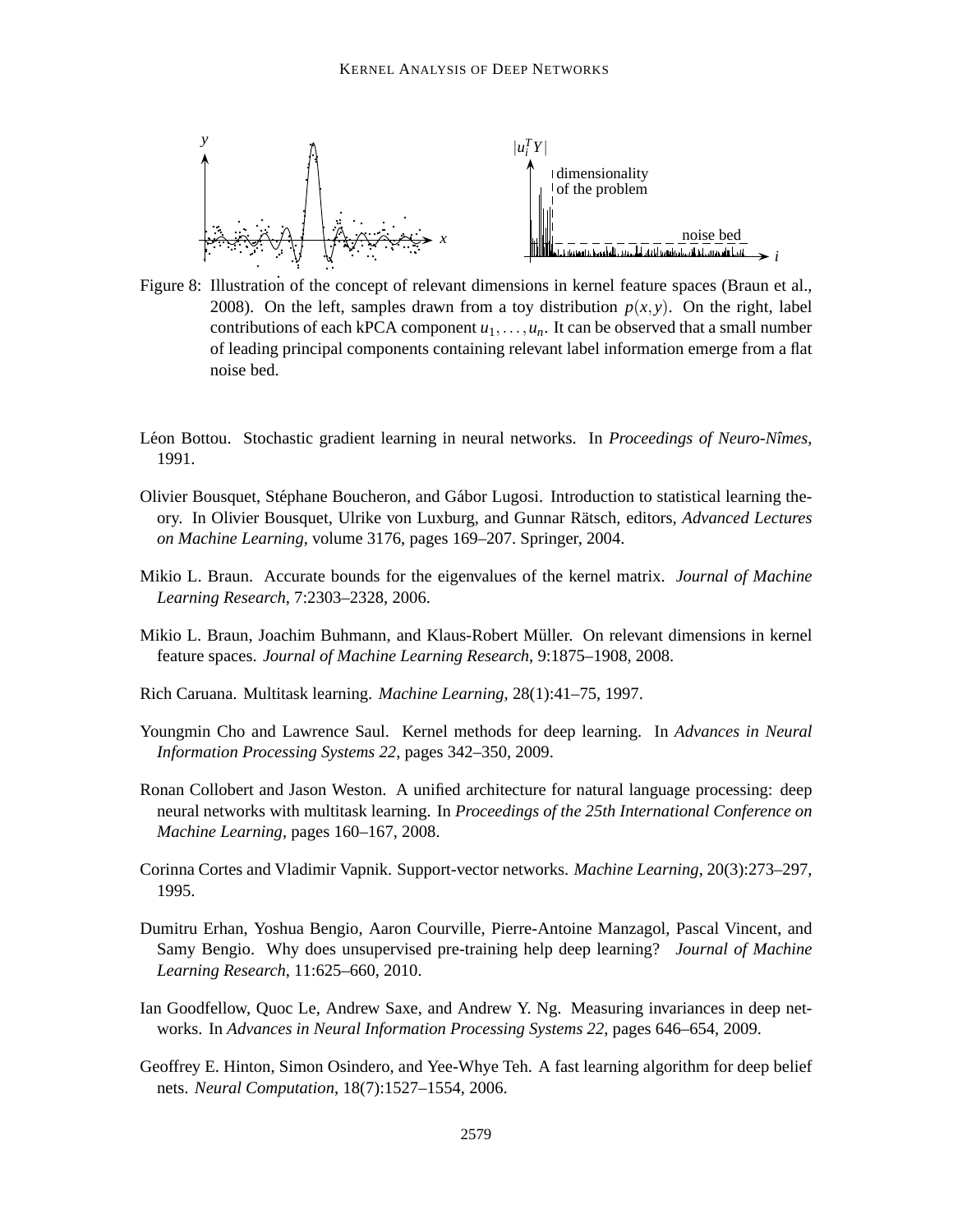- David H. Hubel and Torsten N. Wiesel. Receptive fields, binocular interaction and functional architecture in the cat's visual cortex. *The Journal of Physiology*, 160:106–154, January 1962.
- Alex Krizhevsky. Learning multiple layers of features from tiny images. Technical report, University of Toronto, 2009.
- Kevin J. Lang, Alex H. Waibel, and Geoffrey E. Hinton. A time-delay neural network architecture for isolated word recognition. *Neural Networks*, 3(1):23–43, 1990.
- Hugo Larochelle, Yoshua Bengio, Jérôme Louradour, and Pascal Lamblin. Exploring strategies for training deep neural networks. *Journal of Machine Learning Research*, 10:1–40, 2009.
- Yann LeCun. Generalization and network design strategies. In *Connectionism in Perspective*. Elsevier, 1989. An extended version was published as a technical report of the University of Toronto.
- Yann LeCun, Léon Bottou, Yoshua Bengio, and Patrick Haffner. Gradient-based learning applied to document recognition. *Proceedings of the IEEE*, 86(1):2278–2324, 1998.
- Sebastian Mika, Gunnar Rätsch, Jason Weston, Bernhard Schölkopf, and Klaus-Robert Müller. Fisher discriminant analysis with kernels. In *Neural Networks for Signal Processing IX, 1999. Proceedings of the 1999 IEEE Signal Processing Society Workshop*, pages 41–48, 1999.
- Sebastian Mika, Gunnar Rätsch, Jason Weston, Bernhard Schölkopf, Alex J. Smola, and Klaus-Robert Müller. Learning discriminative and invariant nonlinear features. *IEEE Transactions on Pattern Analysis and Machine Intelligence*, 25(5):623–628, 2003.
- Grégoire Montavon, Mikio Braun, and Klaus-Robert Müller. Layer-wise analysis of deep networks with Gaussian kernels. In *Advances in Neural Information Processing Systems 23*, pages 1678– 1686, 2010.
- Klaus-Robert Müller, Sebastian Mika, Gunnar Rätsch, Koji Tsuda, and Bernhard Schölkopf. An introduction to kernel-based learning algorithms. *IEEE Transactions on Neural Networks*, 12(2): 181–202, 2001.
- Vinod Nair and Geoffrey E. Hinton. Rectified linear units improve restricted Boltzmann machines. In *Proceedings of the 27th International Conference on Machine Learning*, pages 807–814, 2010.
- Genevieve B. Orr and Klaus-Robert Müller, editors. Neural Networks: Tricks of the Trade, volume 1524 of *Lecture Notes in Computer Science*, 1998. Springer. This book is an outgrowth of a 1996 NIPS workshop.
- Dario L. Ringach. Spatial structure and symmetry of simple-cell receptive fields in macaque primary visual cortex. *The Journal of Neurophysiology*, 88(1):455–463, 2002.
- David E. Rumelhart, Geoffrey E. Hinton, and Ronald J. Williams. Learning representations by back-propagating errors. *Nature*, 323(6088):533–536, 1986.
- Ruslan Salakhutdinov and Geoffrey Hinton. Learning a nonlinear embedding by preserving class neighbourhood structure. In *Proceedings of the International Conference on Artificial Intelligence and Statistics*, volume 11, 2007.